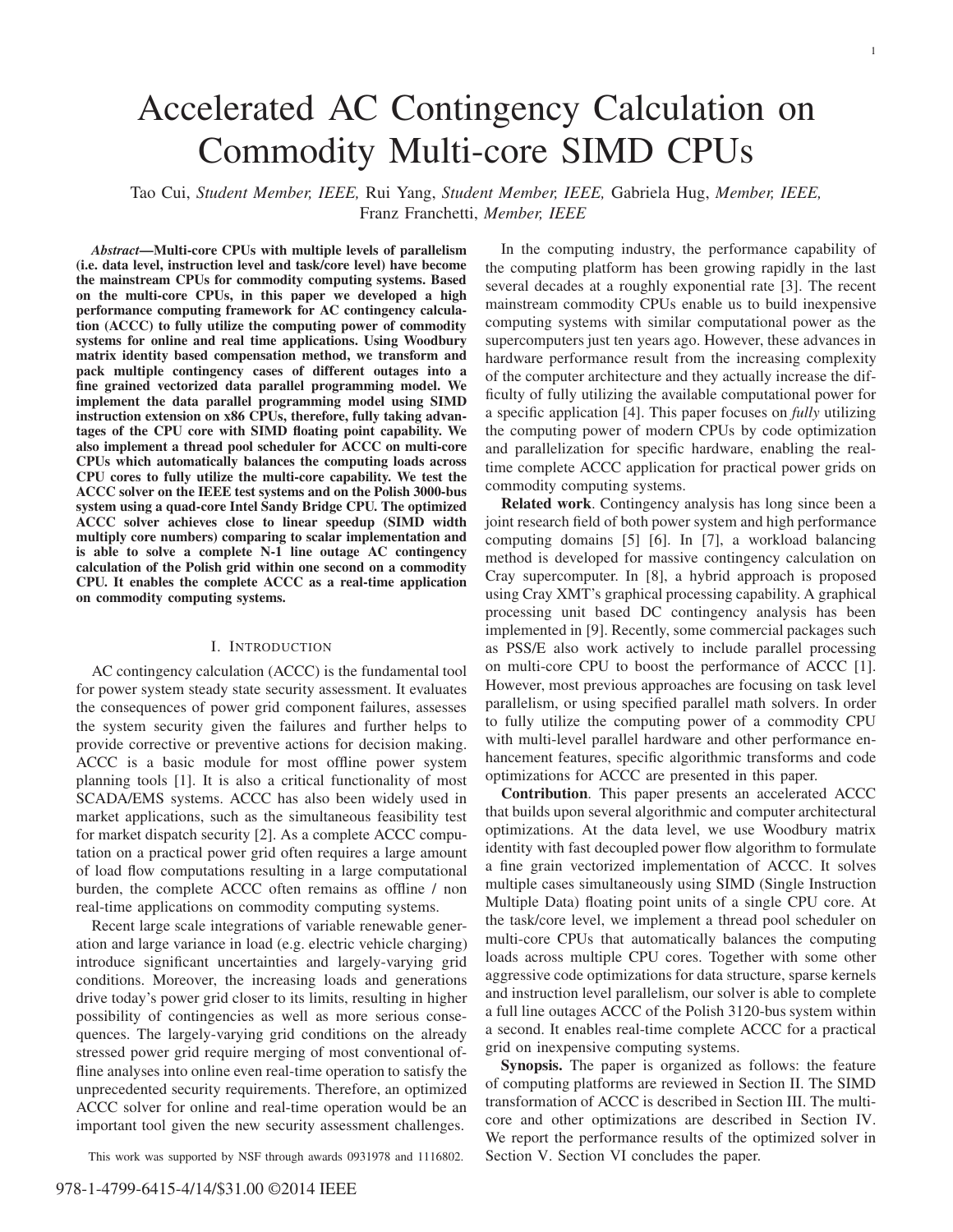# II. MODERN COMPUTING PLATFORM

Fig. 1 shows the structure of the quadcore Intel Core i7 2670 QM Sandy Bridge CPU for mid-range laptops. It has 4 physical cores (Core P#0-4), three levels (L1-L3) of CPU cache memories. It also supports Intel's new AVX (Advanced Vector eXtension) instruction set for single instruction multiple data (SIMD) operations. It has a clock rate of 2.2 GHz. The theoretical single precision peak performance is 140 Gflop/s (or Gflops,  $10<sup>9</sup>$  floating point operations per second) [10]. In terms of this value, this performance oriented CPU in 2012 has the similar performance as the top supercomputers in the world in just year 2001 (Cray T3E1200, 138 Gflop/s on Top500 List) [3]. However, the peak hardware performance assumes that one can *fully* utilize all the performance enhancement features of the CPU, which becomes very difficult on modern CPUs given the more and more complicated hardware. We mainly look into the following hardware aspects explicitly available to software development:

| Machine (7931MB)            |                                            |                                     |                                           |
|-----------------------------|--------------------------------------------|-------------------------------------|-------------------------------------------|
| Socket P#0                  |                                            |                                     |                                           |
| L3 (6144KB)                 |                                            |                                     |                                           |
| L2 (256KB)                  | L2 (256KB)                                 | L2 (256KB)                          | L2 (256KB)                                |
| L1 (32KB)                   | L1 (32KB)                                  | L1 (32KB)                           | L1 (32KB)                                 |
| CoreP#0<br>PU P#0<br>PU P#1 | Core P#1<br><b>PU P#2</b><br><b>PU P#3</b> | Core P#2<br>PU P#4<br><b>PU P#5</b> | CoreP#3<br><b>PU P#6</b><br><b>PU P#7</b> |

Fig. 1. Core i7 2670QM CPU system structure: 4-core, 3-level cache

**Multiple levels of parallelism** have become the major driving force for the hardware performance. The followings are two types of explicit parallelism on modern CPU:

1) Single Instruction Multiple Data (SIMD) uses vector instructions and registers to perform the same operation on multiple data at the same time: The Streaming SIMD Extensions (SSE) or the new Advanced Vector eXtensions (AVX) instruction sets on Intel or AMD CPUs perform floating point operations on 4 floating point or 8 floating point data packed in vector registers at the same time (single precision). As illustrated in Fig. 2 for example, the scalar fadd performs add operation on one data slot, the SSE version addps or AVX version vaddps instruction performs the add operation on four or eight data slots simultaneously. Many new or under-



Fig. 2. Illustration of scalar add versus SIMD add

developing micro-architectures such as Intel's new Xeon Phi architecture further expands the SIMD processing width to 16 data. With the help of SIMD, the performance can be significantly increased for particularly formed problems.

2) Multithreading on multi-core CPUs enables multiple threads to be executed simultaneously and independently on different CPU cores while communicating via shared memories. A proper scheduling and load balancing strategy is necessary to fully utilize multiple CPU cores.

**Memory hierarchy**, e.g. multiple levels of caches, should also be considered for performance tuning. The cache is a small but fast memory that automatically keeps and manages copies of the most recently used and the most adjacent data from the main memory locations in order to bridge the speed gap between fast processor and slow main memories. There could be multiple levels of caches (L1, L2, L3 in Fig. 1), the levels closer to CPU cores are faster in speed but smaller in size. An optimized data storage and access pattern is important to utilize the caches to increase the performance.

Given the hardware features, proper parallelization model and code optimization techniques are of crucial importance to *fully* utilize the computing power for ACCC performance. In the following sections, we show the proposed approaches and the benefits when applying performance tuning and parallel programming models on modern CPU hardware for ACCC.

## III. MAPPING CONTINGENCIES TO DATA PARALLELISM

This section describes the proposed data parallel model that can process multiple contingency cases simultaneously on a single CPU core. The main idea is to transform most parts of the ACCC computation into the *same* and *fixed* instruction sequence on *different* data for different contingencies to utilize the CPU's SIMD capability (e.g. the SIMD add in Fig. 2).

#### *A. Base algorithm: fast decoupled power flow*

The widely used fast decoupled power flow (FDPF) algorithm is the base algorithm for our ACCC. FDPF is originated from full Newton-Raphson (NR) method, by considering some unique properties of the transmission network. FDPF method often has fewer total floating point operation counts to the NR method [12]. In each iteration of FDPF, the following equations are solved consecutively to update the state  $(\theta, \mathbf{V})$ . Suppose the state of the current iteration is  $(\theta^k, \mathbf{V}^{(k)})$ , the state of the next iteration  $(\theta^{(k+1)}, \mathbf{V}^{(k+1)})$  is computed as:

$$
\begin{aligned} \n\boldsymbol{\Delta} \mathbf{V}^{(k)} &= -\mathbf{B}''^{-1} \boldsymbol{\Delta} \mathbf{Q}(\theta^{(k)}, \mathbf{V}^{(k)}) / \mathbf{V}^{(k)} \\ \n\mathbf{V}^{(k+1)} &= \mathbf{V}^{(k)} + \boldsymbol{\Delta} \mathbf{V}^{(k)} \n\end{aligned} \tag{1}
$$

$$
\Delta \theta^{(k)} = -\mathbf{B}'^{-1} \Delta \mathbf{P}(\theta^{(k)}, \mathbf{V}^{(k+1)}) / \mathbf{V}^{(k+1)}
$$
  

$$
\theta^{(k+1)} = \theta^{(k)} + \Delta \theta^{(k)}
$$
 (2)

In equation (1) and (2),  $\Delta \mathbf{Q}(\cdot)$  and  $\Delta \mathbf{P}(\cdot)$  compute the power mismatch by evaluating power flow equations via matrix-vector product styled operations.

Two linear systems of  $\mathbf{B}'$  and  $\mathbf{B}''$  (the inverse in (1)(2)) are solved to obtain the adjustments  $\Delta\theta$  and  $\Delta V$ . Using a direct linear solver, the  $\mathbf{B}'$  and  $\mathbf{B}''$  are pre-factorized into the product of lower triangle  $(L)$  and upper triangle  $(U)$  matrices before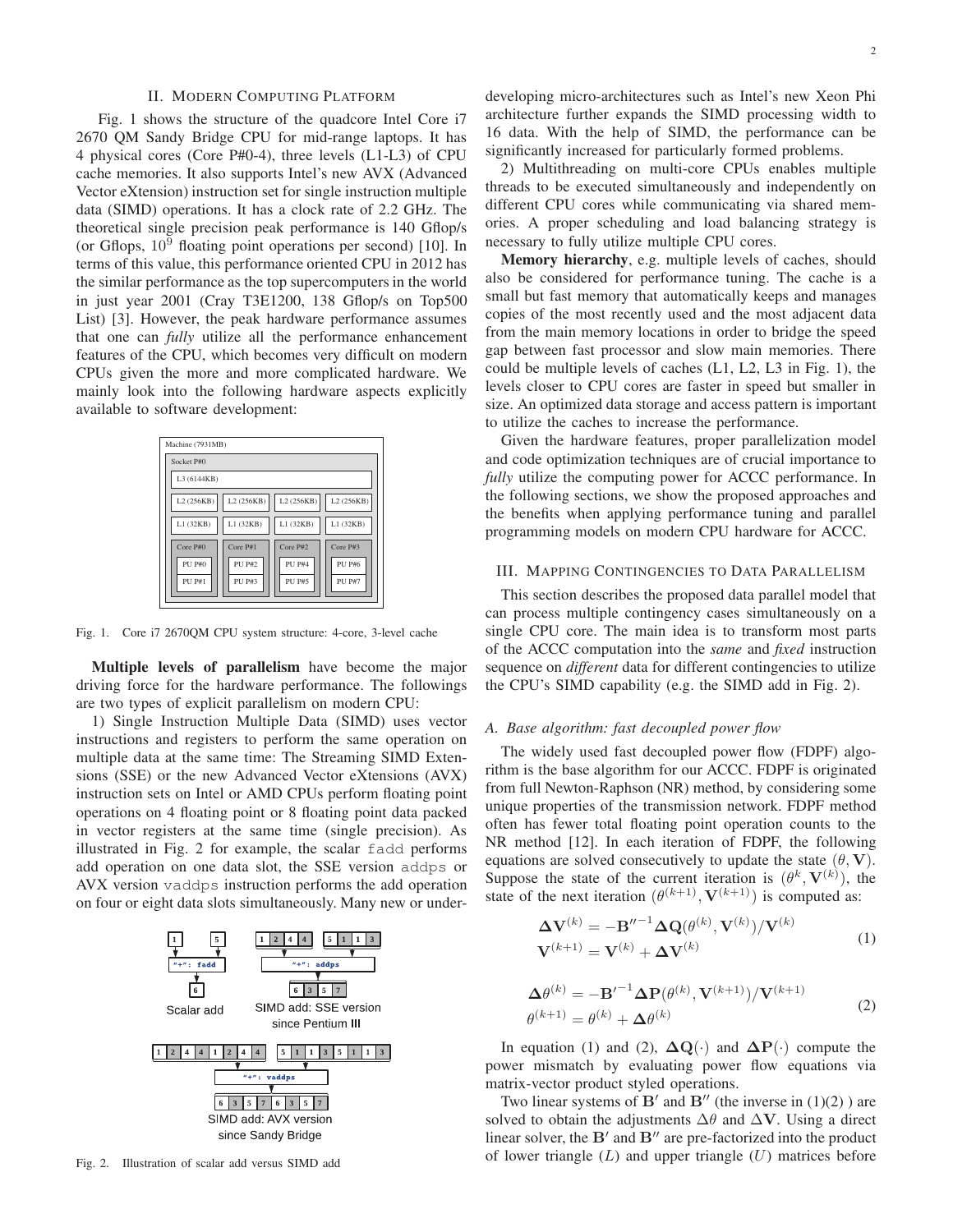the iteration:  $B' = L'U', B'' = L''U''$ . During the iteration, only forward and backward substitutions using pre-computed LU factors are needed to solve the linear systems.

#### *B. ACCC by modifying base case*

The core computation of ACCC is to solve multiple cases of AC power flow given different component failures. These contingency cases can be considered as power flow base case (without failure) plus different modifications on the equation and/or parameters to consider contingencies. Following shows the typical modifications:

**Line outage cases**. In these cases, the system parameters stay unchanged, suppose the failed line section from bus  $i$  to bus j is taken out of the system. As a result, a  $2 \times 2$  matrix  $\Delta y$ is added to the corresponding slots of the original admittance matrix Y to form the new admittance matrix  $\tilde{Y}$ .

$$
M = \begin{bmatrix} 0, \dots, \frac{1}{i}, 0 \dots 0, 0, \dots, 0 \\ 0, \dots, 0, 0 \dots 0, \frac{1}{j}, \dots, 0 \end{bmatrix}^T
$$
 (3)

$$
\tilde{Y} = Y + M\Delta y M^T \tag{4}
$$

$$
\Delta y = \begin{bmatrix} y_{ij} + b_{ij} & -y_{ij} \\ -y_{ij} & y_{ij} + b_{ij} \end{bmatrix}
$$
 (5)

In FDPF, this affects the mismatch computation with the new  $\tilde{Y}$  as well as the linear solver with the new  $\tilde{B}'$  and  $\tilde{B}''$ :

$$
\tilde{\mathbf{B}}' = \mathbf{B}' + M' \Delta b' M'^T \tag{6}
$$

$$
\tilde{\mathbf{B}}^{"} = \mathbf{B}^{"} + M'' \Delta b'' M''^{T} \tag{7}
$$

**PV bus outage cases**. Such a case happens when the generator fails to maintain the voltage of a PV bus. The PV bus changes to a PQ bus. The Y matrix does not change. Another equation for the new PQ bus'  $Q$  and  $V$  is added to the power flow equation set, resulting in another column and row added to the bottom and right of  $B''$ :

$$
\tilde{\mathbf{B}}'' = \begin{bmatrix} \mathbf{B}'' & N \\ N^T & a \end{bmatrix}
$$
 (8)

**Generator outage without PV bus outage cases**. These cases only affect the specified active power injection value on PV bus, without modifying the power flow equation system.

The main idea is to transform most parts of the ACCC computation into the *same* instruction sequence on *different* data for different contingencies in order to use the CPU's SIMD hardware units. The mismatch computation part can be simply transformed by plugging-in different data in Y matrix when necessary for different contingencies without changing the instruction sequence. The linear solver part is transformed by compensation method as follows:

#### *C. Data parallelism by compensation*

Transforming linear solver parts of ACCC into data level parallelism is based on the *Woodbury matrix identity*. Suppose:

$$
\tilde{A} = A + MaN^T \tag{9}
$$

The inverse of  $\tilde{A}$  is

$$
\tilde{A}^{-1} = A^{-1} - A^{-1}M(a^{-1} + N^T A^{-1}M)^{-1} N^T A^{-1}
$$
 (10)

Numerical solution of  $A^{-1}$  in (10) is the forward/backward substitutions using the LU factors of A. Hence (10) provides a way to solve the modified liner system  $\tilde{A}$  using the LU factors of the base case  $A$  plus some compensations. The  $A$ in (10) can be  $B'$  or  $B''$  in FDPF, therefore, the linear system of ACCC can be solved using the same base case factorization with compensations [11].

**Handling line outage:** In the base case, we need to solve x for  $B/x = b$  in each iteration. While in the line outage cases, we need to solve  $x$  for:

$$
\tilde{\mathbf{B}}'x = (\mathbf{B}' + M'\Delta b'M'^T)x = b \tag{11}
$$

Based on (10), the solution for (11) can be found as follows: Step 1: forward substitution:

$$
F = L'^{-1}b\tag{12}
$$

Step 2: compensate:

$$
W = L'^{-1}M'
$$
 (13)

$$
\tilde{W}^T = M^{\prime T} U^{\prime -1} \tag{14}
$$

$$
c = (\Delta b^{-1} + \tilde{W}^T W)^{-1}
$$
 (15)

$$
\Delta F = -Wc\tilde{W}^T F \tag{16}
$$

$$
F = F + \Delta F \tag{17}
$$

Step 3: backward substitution:

$$
\tilde{x} = U'^{-1}\tilde{F} \tag{18}
$$

Note in the above compensation steps (13) to (16), the computation is only determined by the new system topology. Therefore, these compensation matrices can be pre-computed before the ACCC. Also W and  $\tilde{W}^T$  have the same dimension as  $M'$  and  $M'^T$ , and with a proper ordering scheme, these two matrices can be sparse with small floating-point operation counts and memory footprints. Therefore, during the ACCC, (12) and (18) are fixed procedures for all cases. Different contingency cases can be computed using the compensation steps based on pre-computed  $\hat{W}$ ,  $\tilde{W}^T$ , c and (16) and (17).

B" can be treated in a similar way for line outage cases.

**Handling PV bus outage.** We need to solve  $\tilde{x}$  in the following linear system of  $\tilde{\mathbf{B}}$ ":

$$
\tilde{\mathbf{B}}''\tilde{x} = \begin{bmatrix} \mathbf{B}'' & N \\ N^T & a' \end{bmatrix} \tilde{x} = \begin{bmatrix} b \\ b' \end{bmatrix}
$$
 (19)

Solving (19) can be decomposed as follows: Step 1: solving  $x_0$  in:

$$
(\mathbf{B}'' - N(\frac{1}{a'})N^T)x_0 = b - (b'/a')N \tag{20}
$$

Step 2: solve  $\tilde{x}$ :

$$
x_1 = \frac{1}{a'} (b' - N^T x_0)
$$
 (21)

$$
\tilde{x} = \begin{bmatrix} x_0 \\ x_1 \end{bmatrix} \tag{22}
$$

Note (20) can be solved in the same way using compensation as we solve (11) based on the same  $L''$  and  $\tilde{U}''$  factors of the base case  $B''$  for different contingencies.

From above compensation method, the ACCC can be decomposed into the following types of operation: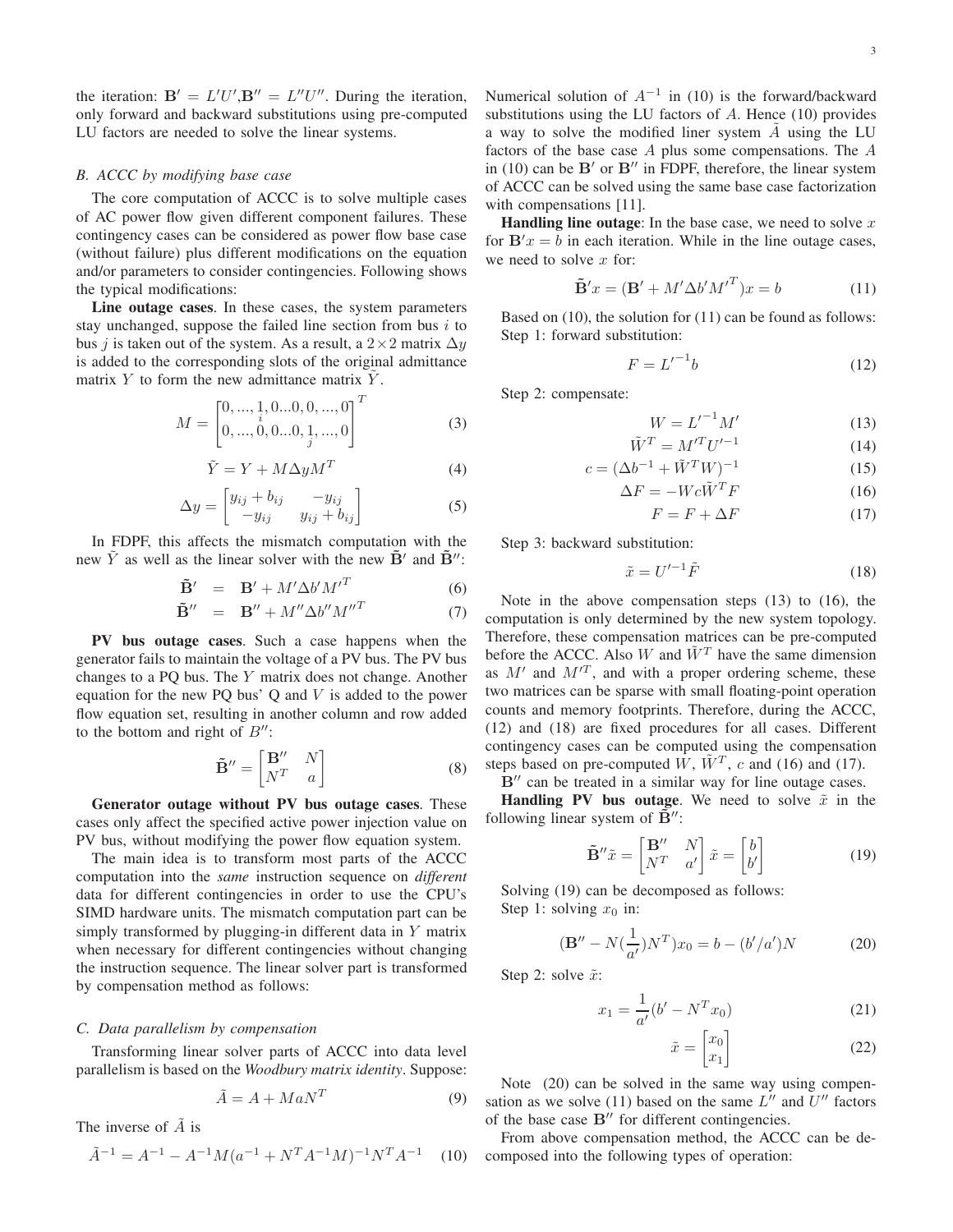- 0) Pre-computation of the base case LU factors and the compensation matrices for different contingencies.
- 1) Fixed mismatch calculation using admittance matrices with modified values, e.g. set outage line's y to 0.
- 2) Fixed forward/backward substitutions for all cases.
- 3) Different compensation steps for different contingencies.

The *fixed* computation steps in the above list are mostly the same instruction sequence on different data. Only the compensation steps are different for different contingency cases to accurately consider the contingencies for the solution. With the above decomposition of the computing procedure, the *fixed* computation steps of the ACCC can be well mapped on to fine grain data level parallelism and can use SIMD instructions to perform the computation on multiple cases simultaneously.

#### *D. Programming model: SIMD parallelism on single core*

The proposed SIMD model for ACCC is shown in Fig. 3 lower part. The upper part of the figure is the original scalar version code on CPU's floating-point unit: the contingency cases are evaluated sequentially. The lower part shows the proposed SIMD version code using CPU's SIMD units: the fixed forward/backward substitution of the linear solver and the mismatch computation are vectorized. 4 cases (on SSE) or 8 cases (on AVX) are processed simultaneously on SIMD units. The compensation steps for different cases are evaluated using pre-computed compensation matrices and then are plugged into the corresponding slots in SIMD units.



Fig. 3. Scalar and SIMD model of ACCC: iteration segment for (1) or (2)

#### IV. MULTI-CORE TASK SCHEDULING AND OTHERS

## *A. Task scheduling over multiple cores*

Load balancing is one of the most important considerations for designing a parallel program. It is also one of the important targets of most ACCC research projects and commercial products [1] [7]. In our ACCC application, we deal with the load balancing at the core level in a shared memory system: distributing and balancing the workload among multiple CPU cores to fully utilize the computing resources.

We implemented a thread pool based scheduler for the ACCC. As shown in Fig. 4, a pool of worker threads (Worker



Fig. 4. Thread pool scheduler on multi-core CPU

Thd 1 to N) are created and pinned to Core 1 to Core N to process the SIMD vectorized ACCC tasks. One dispatch thread (Dispatch Thd 0) is created and pinned to Core 0 to manage the task queue and dispatch the work tasks into the thread pool, as well as post process the ACCC results. The three elements of the thread pool scheduler design are the task queue data structure and the two types of threads:

- 1. Task queue data structure includes: a queue buffering the task pointers to the SIMD ACCC cases to be processed.
- 2. Worker thread: wait if the queue is empty, otherwise pop the task from the task queue and process the task using the SIMD ACCC solver.
- 3. Dispatch thread: keep dispatching the task into the task queue, once all tasks are dispatched, wait on the queue status. When the queue is empty, finish and clean up.

In this way, whenever any worker thread finishes the tasks and the queue is not empty, the worker will get a new task from the queue. In our ACCC application, there are usually a large amount of small tasks and the loads can be dynamically balanced among worker threads on different physical cores.

## *B. Other code optimization*

Besides the above explicit parallelization, the following algorithm and code optimization techniques are applied for the FDPF computing kernel on x86 CPU.

- 1. Sparse LU factorization using approximated minimal degree scheme (AMD) for solving  $\overrightarrow{B}'$  and  $\overrightarrow{B}''$  [13].
- 2. Optimized usage of trigonometric functions: using optimized trigonometric functions to achieve same precision with smaller number of CPU cycles [14].
- 3. Unrolling sparse kernel, pre-generate source code for consecutive columns of the sparse L and U factors to build bigger code block and using jump table to avoid branching in the inner loop. Similar approaches on unrolling techniques are discussed in [15] [16] [17].

## V. PERFORMANCE RESULTS

All code tested was written in C and compiled by Intel C++ Compiler V12 with -O3 flag (full compiler optimization) on 64-bit Linux. The performance results are as follows:

Fig. 5 shows the performance breakdown of the data parallel implementation of our ACCC solver on a single CPU core for different test systems (including IEEE standard test systems from 14-bus to 300-bus and the Polish grid of 2383 buses and 3120 buses). The performance results are given in terms of Gflop/s. The base algorithm is the FDPF load flow algorithm with AMD based sparse LU factors. The first bar is the baseline implementations directly using sparse kernel from the CXSparse package in SuiteSparse [18]. The second bar is the optimized scalar implementation with the optimization techniques on sparse kernel, math functions and unrolling discussed in Section IV-B. Based on the optimized scalar implementation, the third bar shows the speed results of the SIMD implementation using SSE instruction extensions which are available on most x86 CPUs. Using SSE, our accelerated implementation processes packed 4 single precision floating point data at the same time and a close to linear speedup can be observed. The last bar is the SIMD implementation using